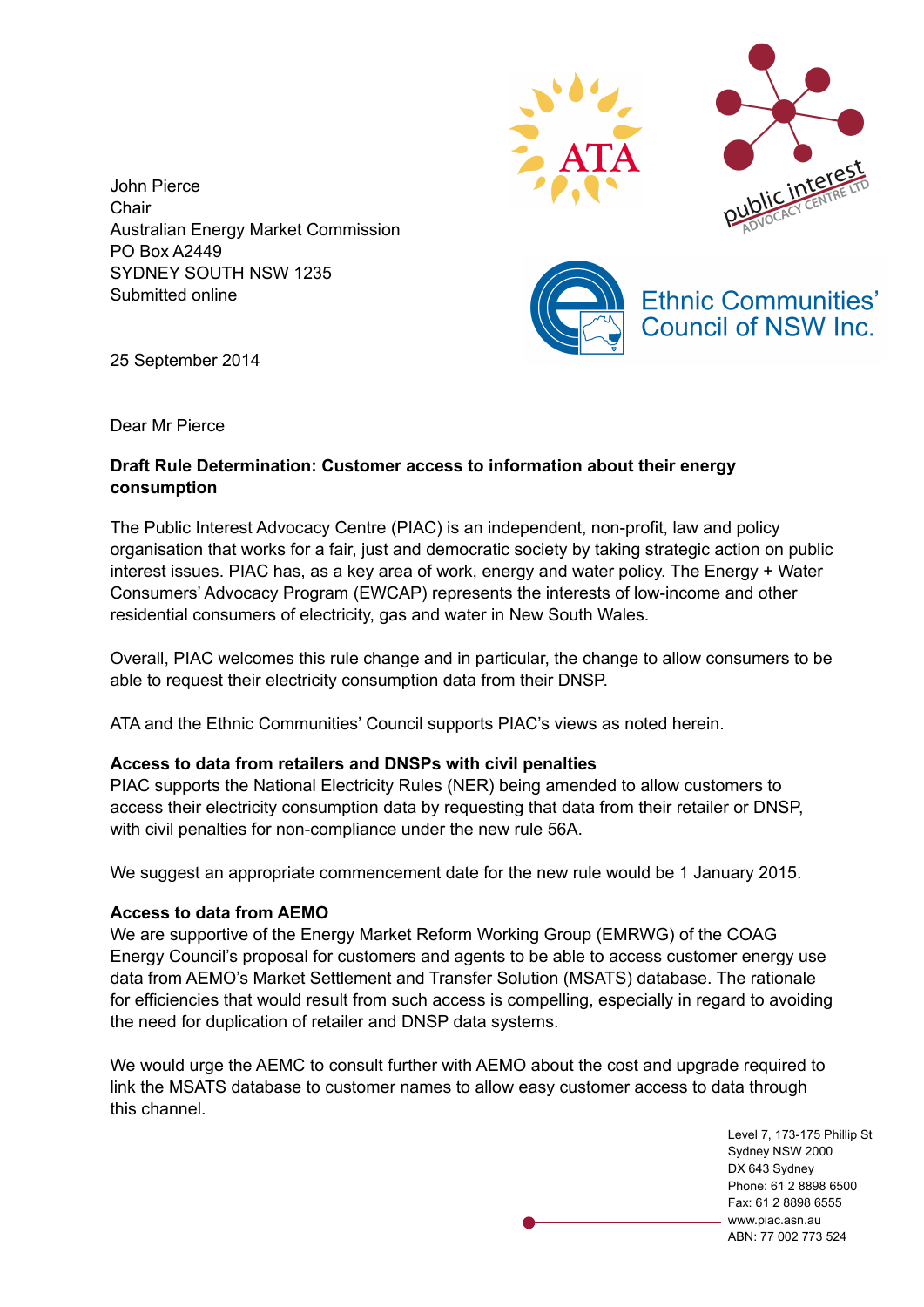### **Minimum format requirements**

We are pleased the proposed rule change supports the provision of both raw and summary data to consumers.

As stated in our submission to the Issues Paper on this matter, ideally, summary consumption data would be provided in a form such that consumers can interpret it easily and make optimal choices about how to manage their own consumption.

While we are accept that AEMO may be the most appropriate body to develop 'minimum requirements' for the data - with sufficient consultation with consumers and consumer advocates and rigorous testing of draft minimum requirements for consumer comprehension we are concerned that:

- AEMO's processes strongly favour the views of energy retailers, and retailers have been plainly obstructive to measures that improve consumer access to data.
- AEMO are still developing their capacity to engage with consumer advocates, and may need direction around how to do this effectively.
- Recent experience shows that without explicit directions otherwise, AEMO will favour lowest cost options over highest net-benefit options. This is not in keeping with the National Electricity Objective.

Accordingly we recommend that AEMO be directed to:

- Establish equal representation of consumers to retailers in their engagement and decision processes in relation to determining minimum requirements. This implies not attributing decision making to the IEC committee, which lacks consumer representation.
- Specifically consider highest net benefit for consumers, rather than least cost to existing systems, in choosing options.

We are also pleased to see that consumers will be able to request their data from a previous retailer.

### **Timeframe to respond to a request**

As started in our submission to the Issues Paper, PIAC would like the AEMC to explore how the rule change can facilitate the quickest viable access to data for consumers, especially given that data for consumers with smart meters should be able to be provided promptly, ideally in near real time.

While we recognise the importance of data validation, ten days delay is excessive for customers on smart meters. We accept that this entails that consumers may be using data that has not gone through the full suite of data validation processes.

### **'Free' access**

PIAC considers that if this rule change is to meet its aim of improving customers' awareness of their electricity consumption and use patterns, then being able to access usage information for free four times a year is inadequate. Consumers are not able to recall their energy use drivers from three months ago, and even monthly is challenging.

We support monthly billing (and would prefer it was mandatory) and as such, believe that the number of times a customer should be able to request their energy consumption data without charge each year should be a minimum of twelve times. The AEMC should also look to see how more frequent access (preferably daily data feeds) could be enabled.